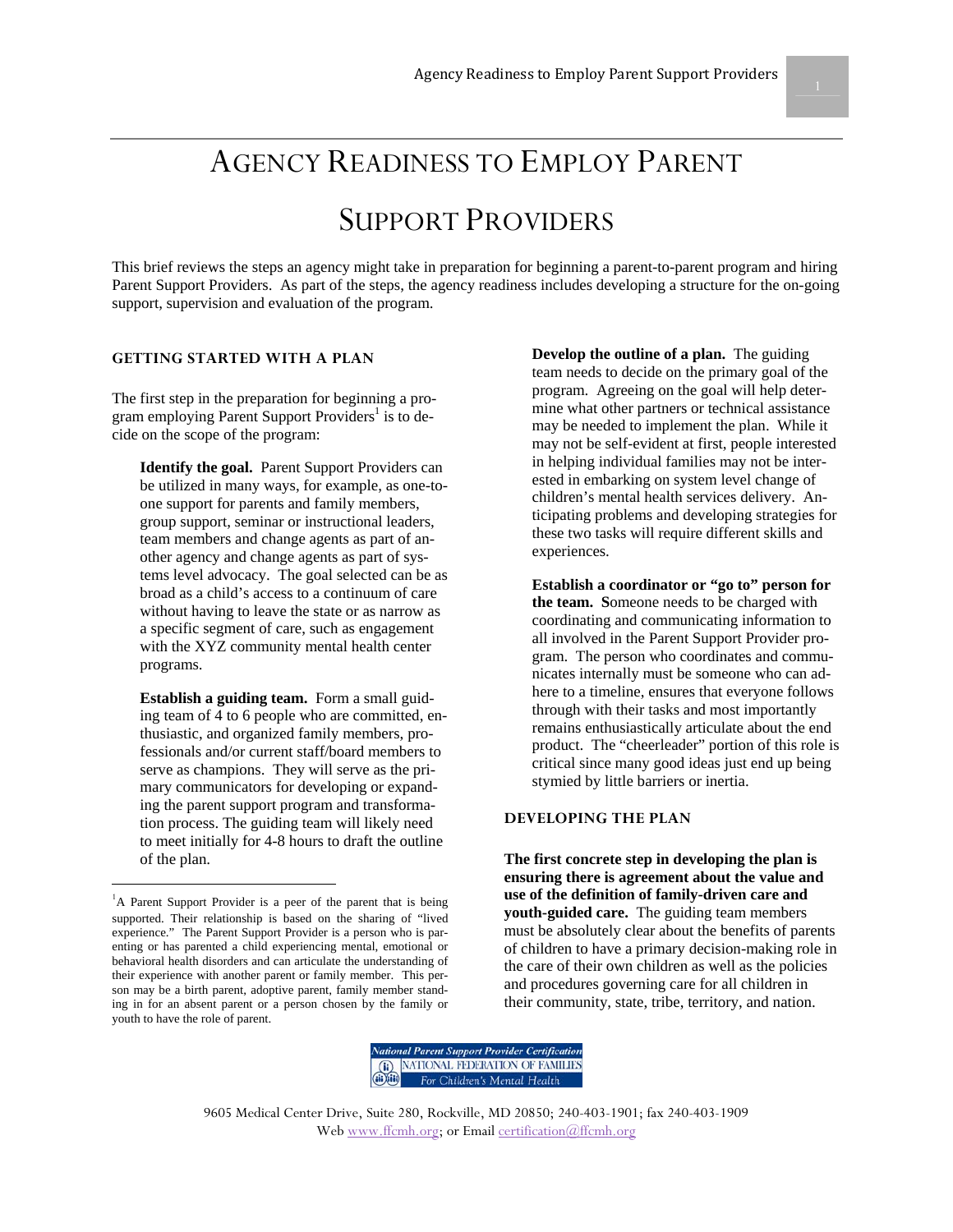Reaching an agreement on the value of parents' involvement will lay the foundation for the acceptance of the involvement of the child until, as a youth, s/he becomes progressively a primary decision-maker in his or her own care and the policies and procedures governing the care.

**The second step in developing the plan is to review the "current state" performance.** The guiding team is in the best position to begin to identify what is working and what is not working for parents of children/youth with emotional, behavioral (including substance use) or mental health challenges. A useful prompt, "My (son or daughter) is getting what (he/she) needs because we have XYZ" **or** "I wish we had had access to XYZ when my (son or daughter) needed it." In other words, consider the current state of children's mental health services performance through the eyes of the parent and family members. If the group does not have enough day to day experience, consider doing a focus group with a handful of parents, youth or case managers to develop a care experience flow map (how family members practically access services and any barriers they encounter). You may also find it beneficial to have a candid interview with the community mental health director or mental health program manager for the state or local government about how services can be improved for children and youth. The idea is to assess this information with an eye toward identifying opportunities for improvement.

**If you are planning in a large community, develop and empower a working group.** Members of the guiding team should invite individuals to serve on a working group to transform care. Caregivers and administrators should be picked from each segment of the continuum of care to serve on the working group. Working group members may number between 10 and 40 caregivers and include physicians (including psychiatrists), psychologists (including those from the school), clinicians from residential and outpatients services, private therapists and managed care organization staff, care coordinators or case managers, social workers from the child protection and juvenile justice systems, after hours crisis team member, social service providers and administrators, head start or day care providers, and do not forget parents of children and youth with emotional, behavioral

(including substance use) and mental health challenges. Invite a few outspoken people who pride themselves at "saying it like it is." The mental health program manager or administrator involved in planning or evaluating children's mental health services should also be invited to join in. It is essential for working group members to come from a cross section of the community. At this point, members of the guiding team become part of the larger working group and may handle the note keeping and coordinating function for the group.

**If you are planning in a small or isolated community, develop and empower a working group by adding a few key people to the guiding team.** The people invited to join the guiding team should be a balance of people who will need to "buy in" to the program and supporters, similarly to the working group in a larger community.

**Create a shared vision.** The working group should first create a shared vision. This can be accomplished by writing a story of the ideal continuum of care for children and their families and then comparing the ideal with the reality; if the real and the ideal are not the same, focus in on what will need to be done with children, youth and their parents to make the real and the ideal align. This will help to identify the tasks that can be assigned to Parent Support Providers, either at the individual family level or the system level.

**Review the definition of family-driven care and youth-guided care.** The working group members need to be proponents for the principle and practice that family members parenting a child with emotional, behavioral (including substance use) or mental health challenges have the primary decision-making role in the care of their own children as well as the policies and procedures governing care for all children in their community, state, tribe, territory, and nation. Reaching an agreement on the value of parents' and family member involvement will ease the way to the acceptance of the involvement of the child until, as a youth, s/he becomes progressively the primary decision-maker in his or her own care and the policies and procedures governing the care.

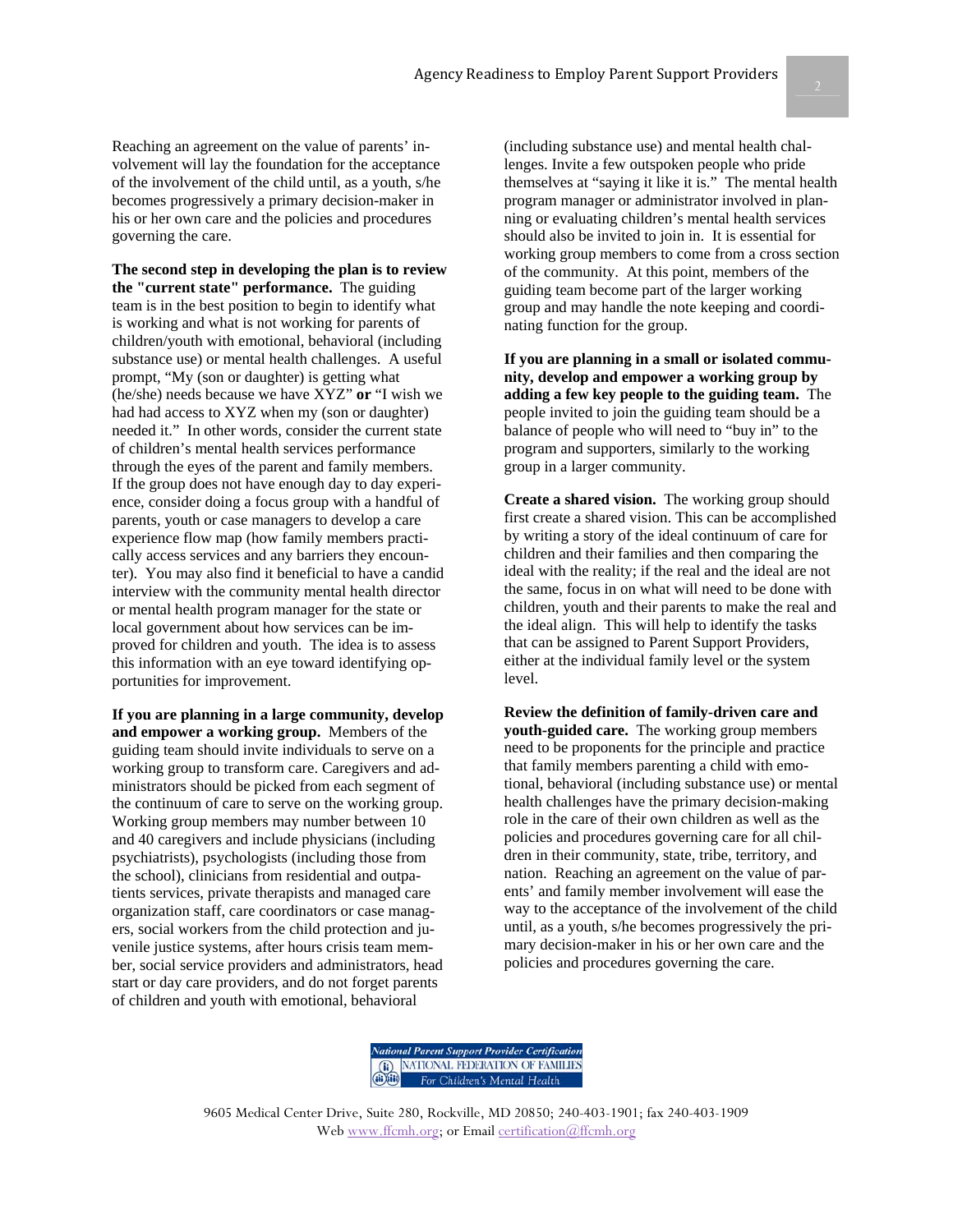Without an agreement, designing this program should slow since it will be necessary for the working group to review the research and publications on the benefits and outcomes of family-driven and youth-guided approach to care.

**Identify the details of how Parent Support Providers can fill the gaps identified.** Identify potential improvement projects by comparing the "current state" of care with the ideal experience; prioritize these projects based on children's and family's needs and feedback, Be sure to keep separate the activities that assist individual family members from those that are systems changes. This will make it easier to track the progress.

## **KEY ELEMENTS OF THE PLAN**

**Structure and location**. Implementation of Parent Support Provider services involves making decisions about the source of the personnel support, training and supervision, and the location and placement of the Parent Support Providers. Location or placement of the Parent Support Provider is likely to impact their ability to teach family members how to advocate for themselves without censure as to its use, teach advocate across more than one agency or funding source, provide complete and unbiased information about the family's choices, and the availability or duration of the services. The source of the on-going training and supervision may also influence the availability or structure of the peer to peer supervision and clinical supervision. While there is little published research on the long-term effects of these decisions, there needs to be concern and thought given to them when designing the program. There are four basic models for the structure and location of Parent Support Provider services:

- Personnel and services located and provided by a family-run organization and available broadly in the community.
- Personnel and services provided by a family-run organization and available through a contract to a community-based organization, such as, out-patient community behavioral health center, residential treatment services, school, pediatrician office, or a community center.
- A community-based organization employs Parent Support Providers and contracts with a family-run organization to provide peer-topeer supervision and training.
- A community-based organization employs Parent Support Providers in a department devoted solely to parent or peer support, with its own Parent Support Providers supervisors, training staff, and advisory board/committee.

### **Key elements in the implementation of the philosophical structure of the Parent Support Provider services.** The elements to consider in planning the structure of Parent Support Providers services are:

- Initial contacts that can be done over the phone and do not involve taking a lengthy history
- Initial contacts that solve some part of the identified problem or provide some of the information the parent is calling about. The initial contact should have an end product in which the caller feels some relief or resolve
- Parent Support Providers should be able to identify themselves in that first conversation as a parent of child with emotional, behavioral (including substance use) or mental health challenges.
- Parents should be able to receive information about possible resources over the telephone, by e-mail or be met at their home or at a time and location where they normally transport their child without having to make a trip to an office or other location.
- Parents do not need to agree to a use a specific service before or as a condition to having access to a Parent Support Provider.
- Parents do not need to agree to a specific number of meetings, tasks, or goals as a condition to having access to a Parent Support Provider
- Parents set their own goals

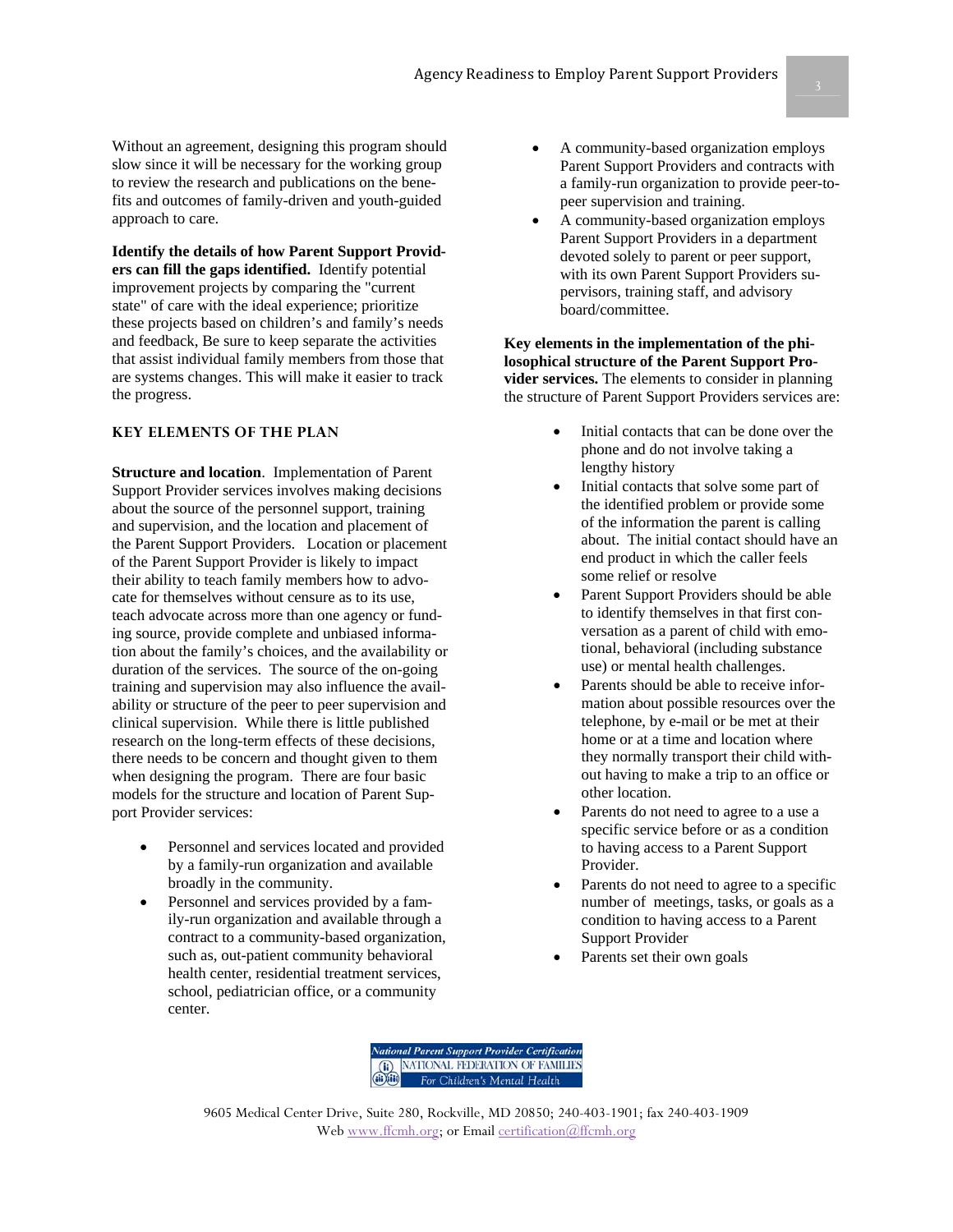Parent Support Providers should be able to assist a parent with issues or concerns that effect more than one agency or more than one funding source, such as, completing a public housing application form, preparing or attending an IEP meeting and choosing to receive therapeutic services from more than one agency

These are the key elements because their presence in the structure of the program allows the Parent Support Provider to utilize the lessons learned from their lived experience of parenting, offer hope and support, and have the flexibility to be complementary with the parent based on that parent's need and tempo. When evaluating the four models for implementing these elements, it is evident that each of the four models creates its own advantages and difficulties.

**Key elements in the implementation of the placement or location of the Parent Support Provider services.** Location has two components: physical location and administrative component of the agency.

Physical location is the easiest to address: the place must be accessible at the time the parent can get there. The physical location needs to be totally accessible since a wheelchair, stroller or someone with mobility concerns may need to use the room, chairs, writing surface, baby changing area, telephone and restroom. Lastly, the physical location should also have a "child friendly" area or child care so the parent can interact with the Parent Support Provider without simultaneously needing to care for babies, children or youth who also came with the parent. It is also possible that the actual physical location may be moot, if Parent Support Services, other than support groups or classes, will be provided in the parent's home or anywhere in the community. Some of the better public locations for individual meetings are social gathering spots with internet access, such as, coffee shops, community centers, and the parent's own place of worship.

To adequately assess the organizational placement, the administrative readiness can be addressed through the following questions:

- Do the organization's vision, mission and philosophy of care statements reflect the principles of family-driven care and youth guided?
- Does the organization promote professionalfamily partnerships with the parents of the children it serves?
- Does the organization promote professional partnership with Parent Support Providers or use of the family-run organization for the parents of the children it serves?
- Has the definition and application of quality and philosophy of family-driven and youth guided care been communicated clearly throughout the organization?
- Does the organization staff's language and actions communicate that parents know their own children better than professionals and want to do what is best for their children?
- Do the organization's leaders model collaboration with children and youth and their families?
- Are the organization's policies, programs and staff practices consistent with a familydriven and youth-guided approach?
- Are family members encouraged to review their records and work with staff to correct inaccuracies?
- Are professionals committed to providing practical information to parents and youth in order for them to give informed consent about treatment and alternatives?

Before beginning a placement of a Parent Support Provider or beginning a program with Parent Support Providers, the following questions need to be discussed with the entire team that will interact with the families and the Parent Support Providers. This discussion is most beneficial if all team members are present, including the staff from accounting, billing, medical records, physicians, janitorial, and so on.

- Do I believe that children, youth and their parents bring unique perspectives and expertise to the clinical relationship?
- Do I encourage children, youth and their parents to speak freely?

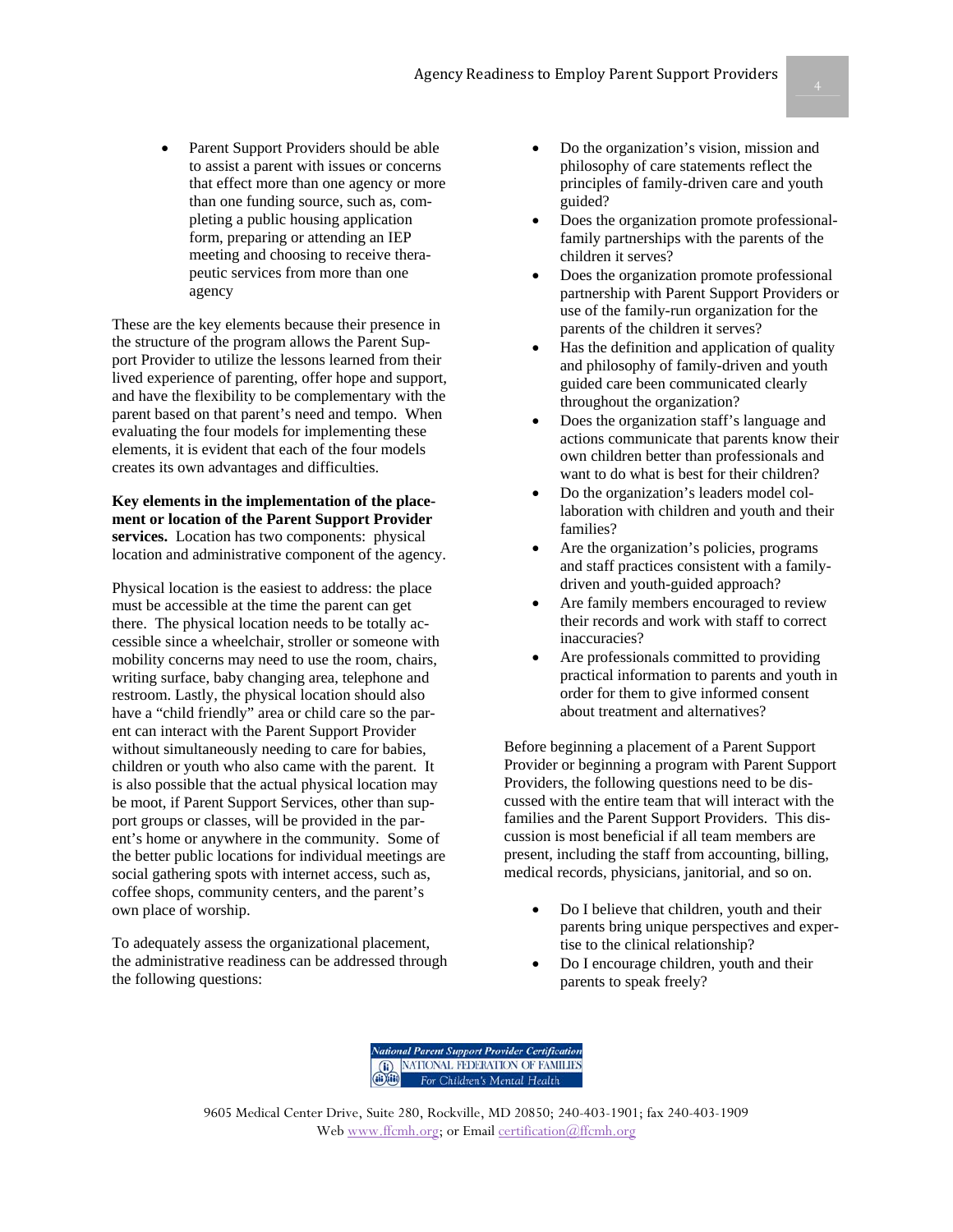- Do I listen respectfully to the opinions of children, youth and their parents?
- Do I encourage children, youth and their parents to participate in decision-making about the planning and evaluation of care?
- Do I encourage children, youth and their parents to be active partners in assuring the safety and quality of their own care?

When the Parent Support Provider is out-stationed, embedded in another agency or there is a separate department for Parent Support Providers in a nonfamily-run organization, the following issues must be addressed:

Parent Support Providers often utilize the same services for their own children that are used by the parents they are helping. This raises a number of logistical concerns. These concerns are generally procedural and often have already been discussed and resolved in relationship to other staff members.

- How can the privacy of the children, youth and other family members of the Parent Support Provider be protected?
- Will the Parent Support Provider with a behavioral health challenge be treated similarly than a clinician who also has behavioral health challenges?
- Can I socialize with a Parent Support Provider as I would another colleague since they, their child, or their family member might be or become a client of the agency?

Parent Support Providers come from all types of backgrounds. They have common competencies and experiences as parents. Some have very minimal formal education but some have extensive experience in coordinating services and some also have advanced degrees, Some have their own emotional, behavioral (including substance use) or mental health challenges. This results in conflicts that are predictable and often are fear-generated. There is benefit in addressing these questions directly before the program begins.

Will they have a relapse?

- Will they keep information confidential?
- Will they have the same access to information as clinical staff or other team members?
- Will they respect professional and personal boundaries with me?
- How will they handle professional and personal boundaries with our mutual clients?
- Will they change the way I work?
- Will they take my job?
- How am I expected to treat them? Are they a client or a colleague? Do I socialize with them?

**In designing the program to address system-level advocacy or transformation of policies, procedures and evaluation of programs, the preparation is different than in setting a program for individual or group support.** Involvement with groups or committees whose task is to plan or evaluate are by definition not of "one mind" and may often have divergent ideas about solutions. The focus of the preparation is organizing the background information and coaching the Parent Support Provider how to respond rather than priming the organization to accept or add a new service. The following questions will need to be addressed by the supervisor or mentor of the Parent Support Provider who will be doing policy or system level work:

- Are there orientation or education programs to prepare the committee members or attendees (legislators, administrators, clinical staff, paraprofessional staff, physicians, students, and family members) about familydriven and youth-guided wellness oriented practice and collaboration with children, youth, parents and Parent Support Provides?
- Do committee members let colleagues know that they value the insights of families?
- Do committee members believe that families can play an important role in improving quality within organizations?
- Do committee members believe in the importance of family participation in planning and decision-making at programs and policy level?
- Do committee members believe that families bring a perspective to a project that no one else can provide?

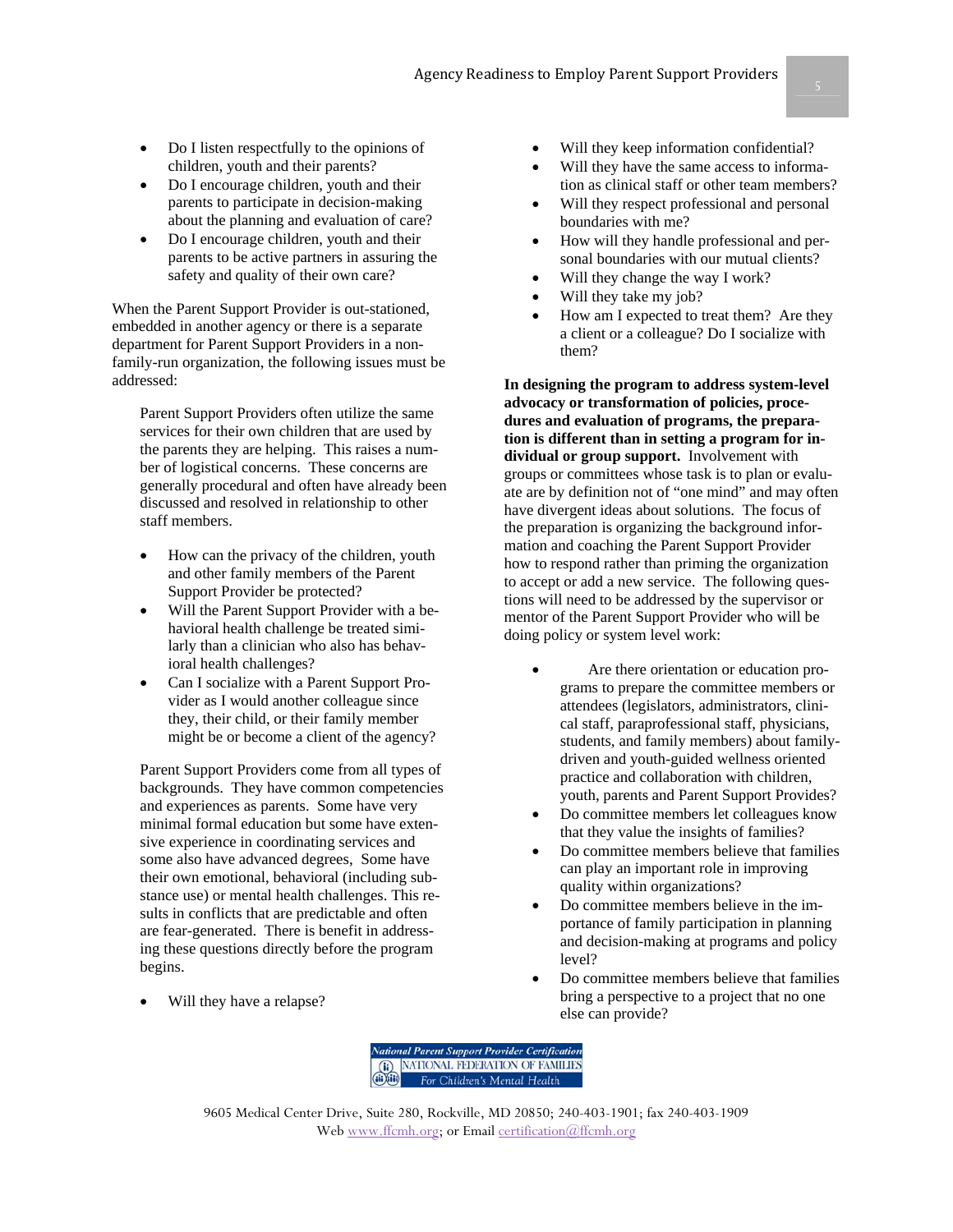- Do committee members believe that family members can look beyond their own experiences and issues?
- Do committee members believe that the perspectives and opinions of families and providers are equally valid in planning and decision-making at the program and policy level?

Parent Support Providers working with families as advisors and/or preparing themselves to be members of policy committees, should answer and discuss these additional questions:

- Do I understand what is required and expected of families who serve as advisors and/or members of committee members?
- How do I set clear goals for their roles or myself?
- Am I prepared to advocate a position in a win-win manner?
- Do I feel comfortable mentoring family members to address policy or transformation issues?
- How do we prepare for a family member to take time off from their responsibilities on these committees because of an illness or other family demands?
- How do we plan for, debrief from and distribute information about these meetings?

## **IMPLEMENTATION OF PLAN**

Once the goals are identified, the steps for providing individual parent-to-parent support in the family-run organization are as follows:

- Put in place a training curriculum which includes
	- o Initial training on all domains of competencies before beginning to speak with families
	- o On-going weekly training needs to increase competencies and continue focus on wellness and empowerment
- Develop a supervision schedule which includes
- o Weekly peer-to-peer review of how the Parent Support Provider is supporting family members
- Monthly clinical review of issues the Parent Support Provider is encountering
- Develop an outcome data base<sup>2</sup> that at minimum addresses
	- o Type (phone, in person etc), location (parent's home, office etc), and duration (travel, contact and note writing time) of contact with the parent and family members
	- o Subject matter (emergency housing, IEP, medication, etc) and methodology (support, coaching, etc) of the contact
	- o Resources used (WebMD, DSMIVR, etc) or connections (parent support group, intake at CMHC, etc)
	- o Demographics about family (age and sex of siblings, address, etc)
	- o Demographics base for later outcomes (child in school, # of past hospitalizations, etc)
	- o Other indicators regarding effectiveness of the Parent Support Provider work (empowerment measure, parenting stress level, etc)
- Ensure that there is appropriate administrative support, such as, liability insurance; six months of cash flow for personnel costs; electronic communication and IT equipment and support; HIPAA and other electronic confidentiality, and other compliance; system for grievances; and
- Develop an outreach or referral mechanism for the new Parent Support Provider. In many locales, just announcing the availability will provide enough requests for assistance. In areas unfamiliar with the service, the Guiding Team or Working Group should be prepared to reach out to schools, churches, health and social services agencies and community groups.

<sup>&</sup>lt;sup>2</sup> The content of a functional data base is the subject of another brief.



-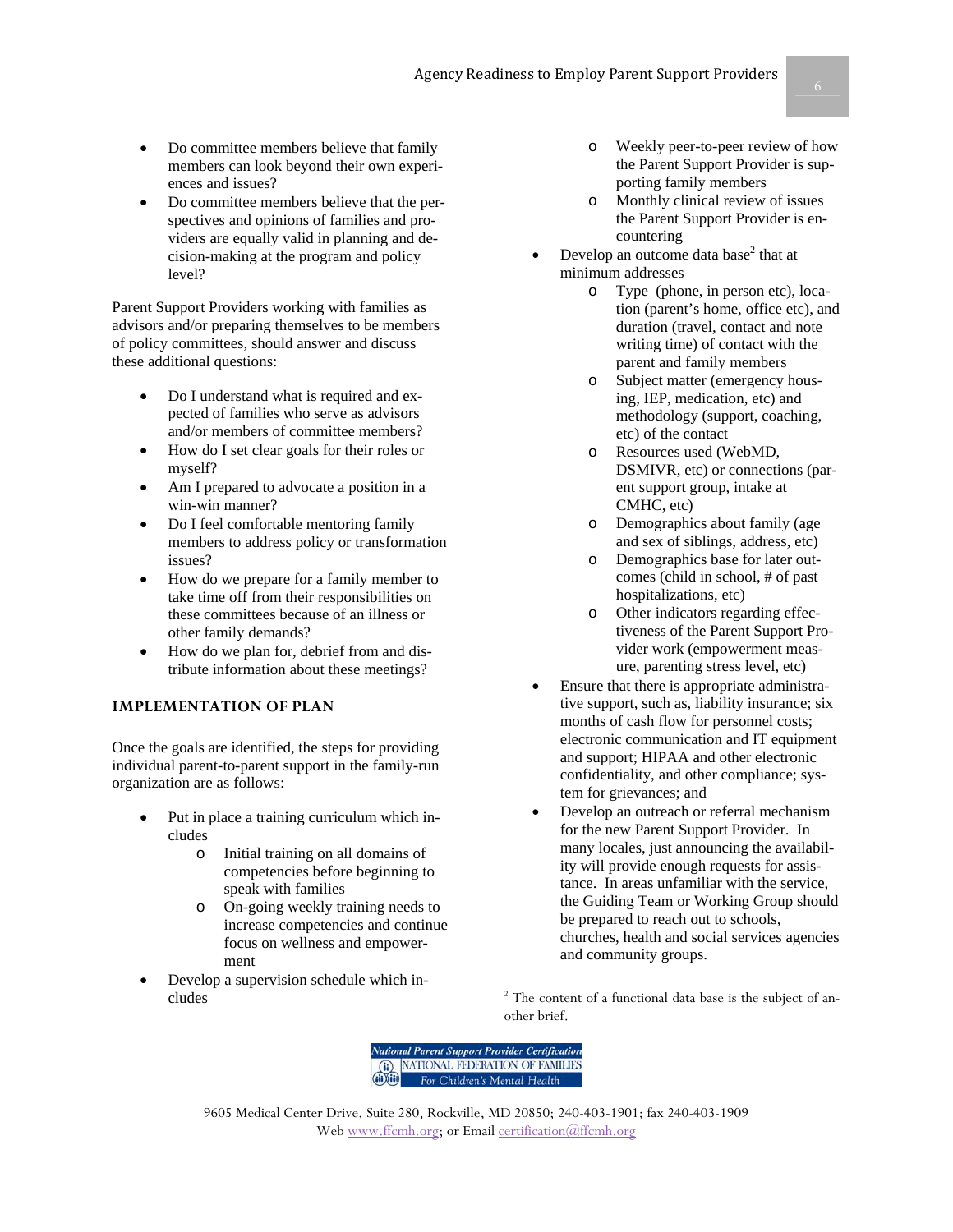To implement the parent-to-parent support service as a stand-alone department in a non-family-run organization, the organization will also need to

- Identify ten to twelve individuals to become the advisory group or committee to the program. These individuals should be parents who have utilized Parent Support Provider services or wish they had had access to them.
- Develop a contract with a family-run organization or other agency that has operated a Parent Support Provider program to provide supervisory and training services until the department can be self-reliant.
- Develop a reciprocal communication mechanism with the family-run organization to ensure there is a safety-net or secondary referral for parents and connection with the broader field of parent-to-parent and peerto-peer support.

To implement a contracted or imbedded Parent Support Provider program in an organization, like a community mental health center or pediatrician office or residential treatment facility,

- Contact a family-run organization that has contracted their Parent Support Provider services. Some statewide family networks have years of experience, such as, Association for Children's Mental Health in East Lansing, Michigan, Families Together in Albany, New York, UPLIFT in Cheyenne, Wyoming and Oregon Family Support Network in Maryhurst, Oregon.
- Develop an internal hourly pricing structure that includes recruiting, training, supervising, data collection, IT support, insurance, transportation, time spent coordinating with the contracted agency, and time spent preparing and being with the family member. Most agencies do not find it possible to recoup total cost of the service from a third party payer such as Medicaid or private insurance. Normally, up to 75% of the actual cost is supported by grants or donations.

Once the goals are identified for system-level advocacy or transformation policies, the steps for implementing the Parent Support Provider program are as follows:

- Begin a contact list of parents, behavioral health professionals, community members interested in children's mental health, legislators and policy-makers. This list will be updated regularly. The list should include the name, address, phone, e-communication contact and the subject matter or reason for their interest, for example, daughter's friend, special education teacher, board member of XYZ organization, etc.
- Develop an input mechanism to ensure the advocacy and representations made by the Parent Support Provider program represent both broad opinions without impinging on the needs of some families. Some programs use Survey Monkey, Twitter or telephone polls to gather information.
- Develop a reporting mechanism to disseminate information, for example, an electronic newsletter or phone tree.
- Develop a database for tracking the time, effort, and results of the advocacy. This should include, at minimum, the
	- o Number and types of contacts with advocacy groups or individuals
	- o Number and type of contacts with groups or individuals who are the object of the transformation
	- o Dates and description of modification to the policy
	- o Number of people or costs effected by this policy

## **ACHIEVING THE GOALS OF THE PLAN**

Developing a good plan and implementing it is the first part of readiness. Unless there is a goal to start the process over after the subsequent administrative or personnel turnover, the final part of readiness is to develop the plan for permanency.

• Identify the successes and improvements of the work by Parent Support Providers